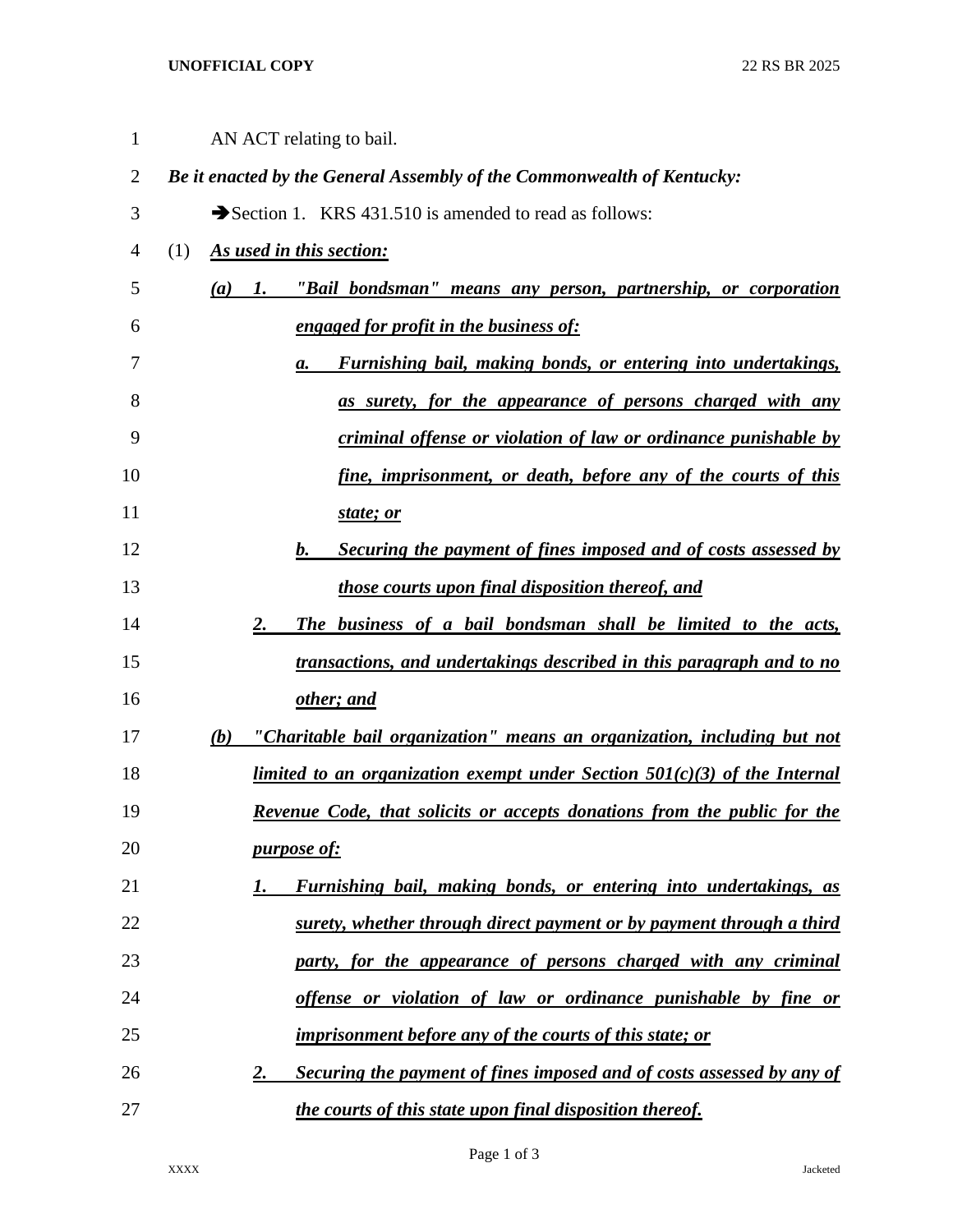## **UNOFFICIAL COPY** 22 RS BR 2025

| 1              | (2)    | It shall be unlawful for any person to engage in the business of bail bondsman as                 |  |  |
|----------------|--------|---------------------------------------------------------------------------------------------------|--|--|
| $\overline{2}$ |        | defined in subsection $(3)$ of this section, or to otherwise for compensation or other            |  |  |
| 3              |        | consideration:                                                                                    |  |  |
| 4              |        | Furnish bail or funds or property to serve as bail; or<br>(a)                                     |  |  |
| 5              |        | Make bonds or enter into undertakings as surety;<br>(b)                                           |  |  |
| 6              |        | for the appearance of persons charged with any criminal offense or violation of law               |  |  |
| 7              |        | or ordinance punishable by fine, imprisonment or death, before any of the courts of               |  |  |
| 8              |        | this state <del>, including city courts]</del> , or to secure the payment of fines imposed and of |  |  |
| 9              |        | costs assessed by such courts upon a final disposition.                                           |  |  |
| 10             | (3)    | It shall be unlawful for any charitable bail organization to:                                     |  |  |
| 11             |        | <b>Furnish bail or funds or property to serve as bail, make bonds, or enter into</b><br>(a)       |  |  |
| 12             |        | <u>undertakings as surety, for any offense that is not a misdemeanor;</u>                         |  |  |
| 13             |        | <b>Furnish bail or funds or property to serve as bail in excess of two thousand</b><br>(b)        |  |  |
| 14             |        | dollars (\$2,000); or                                                                             |  |  |
| 15             |        | Make bonds or enter into undertakings as surety in excess of two thousand<br>(c)                  |  |  |
| 16             |        | dollars (\$2,000);                                                                                |  |  |
| 17             |        | for the appearance of persons charged with any misdemeanor criminal offense or                    |  |  |
| 18             |        | violation of law or ordinance, except as provided in subsection (4) of this section,              |  |  |
| 19             |        | punishable by fine or imprisonment before any of the courts of this state, or to                  |  |  |
| 20             |        | secure the payment of fines imposed and of costs assessed by such courts upon a                   |  |  |
| 21             |        | final disposition.                                                                                |  |  |
| 22             | (4)    | It shall be unlawful for any charitable bail organization to furnish bail or funds                |  |  |
| 23             |        | or property to serve as bail, or to make bonds or enter into undertakings as                      |  |  |
| 24             |        | surety, including misdemeanors, for any offense of domestic violence and abuse                    |  |  |
| 25             |        | as defined in KRS 403.720 or dating violence and abuse as defined in KRS                          |  |  |
| 26             |        | <u>456.010.</u>                                                                                   |  |  |
| 27             | (5)(2) | Nothing contained herein shall serve to release any bail bondsman heretofore                      |  |  |